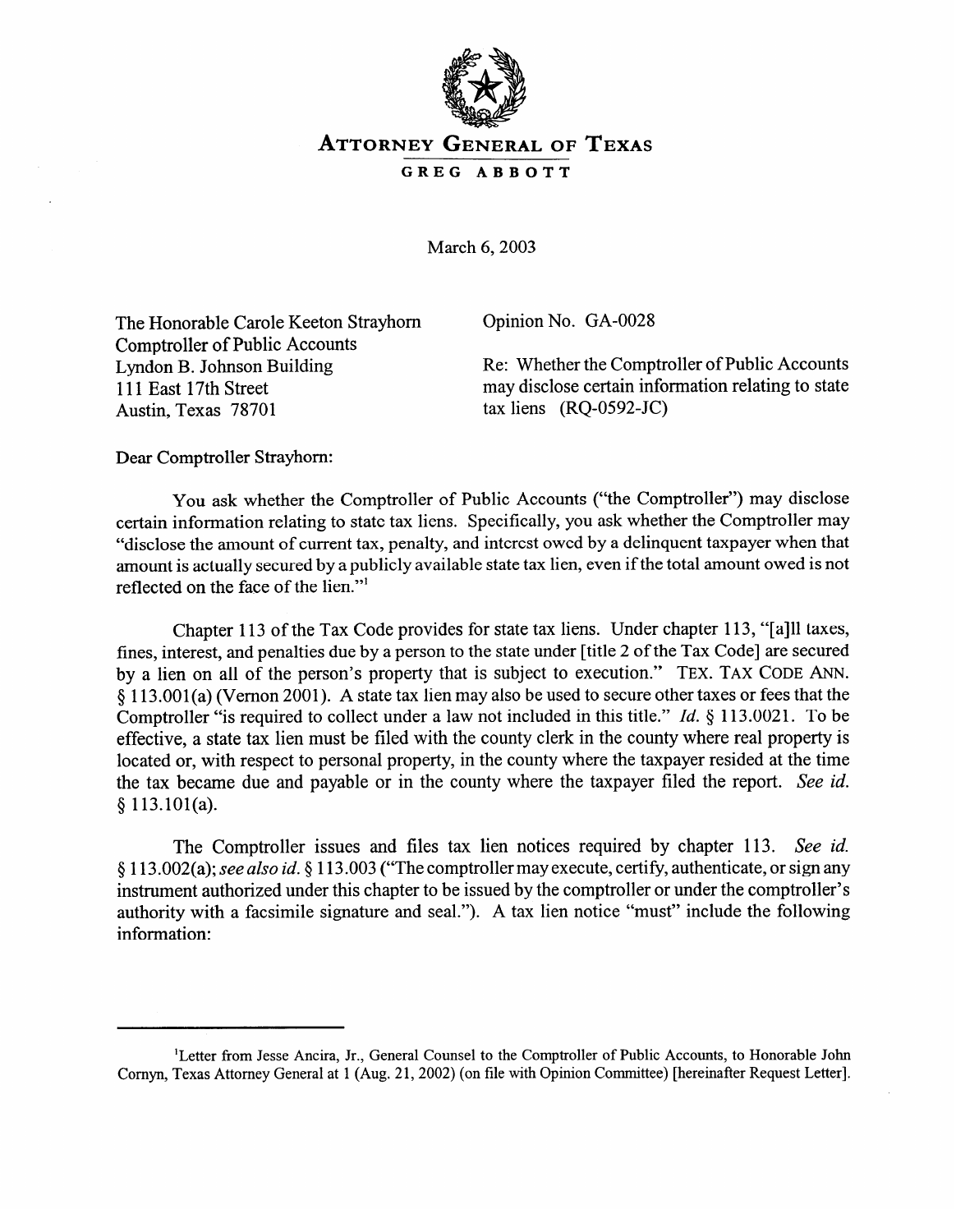(1) the name and address of the taxpayer;

(2) the type of tax that is owing;

(3) each period for which the tax is claimed to be delinquent; and

(4) the amount of tax only due for each period, excluding the amount of any penalty, interest, or other charge.

*Id.* § 113.002(b). A tax lien notice may also include "other relevant information that the comptroller considers proper." *Id.* § 113.002(c). Thus, the Comptroller has the discretion to include additional information in a tax lien notice.

The Comptroller files state tax lien notices with county clerks. Each county clerk is required to maintain a "state tax lien book." See id. § 113.004 ("The county clerk of each county shall to maintain a "state tax lien book." See *id.* 6 113.004 ("The county clerk of each county shall provide at the expense of the county a well-bound book, entitled 'State Tax Liens,' in which notices of state tax liens filed by the comptroller are recorded."). On receipt of a tax lien notice from the Comptroller, the county clerk is required to "record the notice in the state tax lien book." *Id.*   $§ 113.005(a)(1).$ 

A state tax lien "attaches to all of the property of a person liable for the taxes." *Id.* § 113.001(b). Once the Comptroller has filed a state tax lien notice, the filing and recording of the notice "constitutes a record of the notice." *Id.*  $\S$  113.006(a). A state tax lien on personal property notice "constitutes a record of the notice." *Id.* 8 113.006(a). A state tax lien on personal property and real estate continues until the taxes secured by the lien are paid. See *id. tj* 113.1 OS(a).

Significantly, pursuant to section 113.006 of the Tax Code, "[o]ne tax lien notice is sufficient<br>to cover all taxes of the same nature, including penalty and interest computed by reference to the amount of tax, that may have accrued before or after the filing of the notice." Id. § 113.006(b). You explain that this provision "saves the Comptroller from having to expend additional manpower, time, and additional lien filing fees each time a taxpayer accrues additional liabilities or makes partial payments. At the same time, the single lien ensures protection of the state's collection interests." Request Letter, *supra* note 1, at 2. However, the Comptroller is not prohibited from updating a lien to reflect changes in the taxpayer's liability. *See* TEX. TAX CODE ANN. § 113.002(c) (Vernon 2001) to reflect the mandators in the tax **is to reflect the tax** information that the comptroller considers proper<sup>y</sup>) (tax lien notice may include  $\mathbf{r}$  relevant information that the comptroller considers proper  $\mathbf{r}$  relevant in  $\mathbf{r}$ 

You state that the Comptroller has "traditionally treated all lien information – including the amount secured by the lien – as public and readily available for release." Request Letter, *supra* note 1, at 3. You ask whether the Comptroller may "disclose the amount of current tax, penalty, and interest owed by a delinguent taxpayer when that amount is actually secured by a publicly available state tax lien, even if the total amount owed is not reflected on the face of the lien." Id. at 1. We conclude that the Comptroller may do so.

The legislature amended the state tax lien provisions in 1961 to provide for the recording of liens with county clerks to establish "a method of determining the status and ownership of real property and real property liens." See Act of Apr. 18, 1961, 57th Leg., R.S., ch. 104, § 6, 1961 Tex.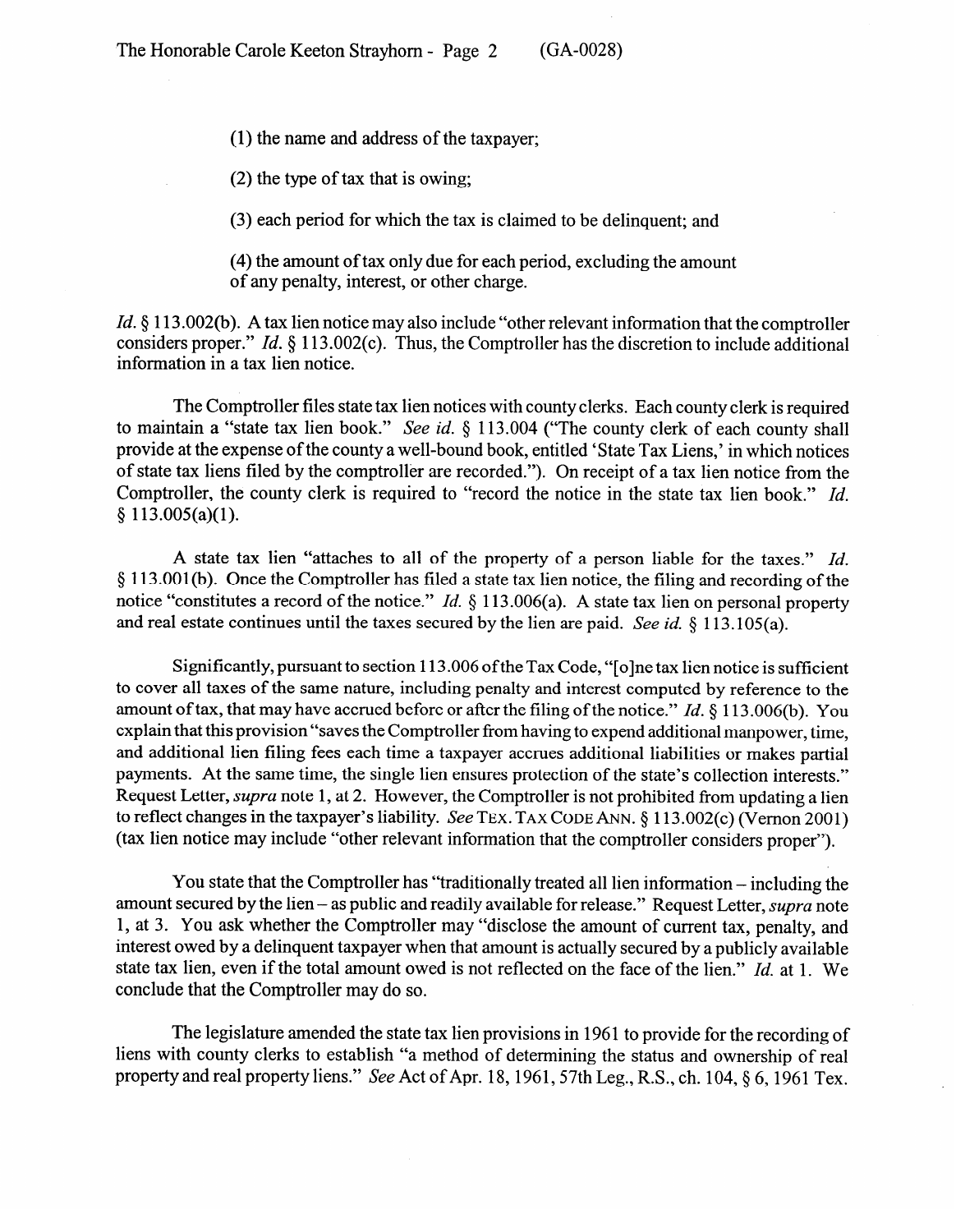Gen. Laws 201, 203. By its very nature, a state tax lien notice filed in the office of a county clerk is a public record and is intended to put members of the public on notice of the state's interest in property. See TEX. LOC. GOV'T CODE ANN. §§ 118.024 (Vernon 1999) (county clerk's authority to charge fees with respect to documents, including authority to charge fees for filing personal and real property records, does not limit person's right to full and free access to such documents), 191.006 ("All records belonging to the office of the county clerk to which access is not otherwise restricted by law or by court order shall be open to the public at all reasonable times. A member of the public may make a copy of any of the records."); TEX. PROP. CODE ANN. § 13.002 (Vernon 1984) ("An instrument that is properly recorded in the proper county is notice to all persons of the existence of the instrument."); see also TEX. TAX CODE ANN. §§ 151.027(a) (Vernon 2002) (information set forth in a sales, excise, and use tax lien open to public inspection), 171.207 (franchise tax information contained in a document filed with a county clerk as a notice of a tax lien "shall be made open to public inspection").

A state tax lien notice filed with a county clerk must disclose the name and address of the taxpayer; the type of tax that is owing; each period for which the tax is claimed to be delinquent; and taxpayer; the type of tax that is owing; each period for which the tax is claimed to be delinquent; and the amount of tax due for each period. See **TEX. TAX CODE** ANN. 9 113.002(b) (Vernon 2001). However, a state tax lien notice need not include the amount of any penalty, interest, or other charges. See id.  $\S 113.002(b)(4)$  (excluding from information that must be included in a state tax lien "the amount of any penalty, interest, or other charge"). And a state tax lien will not include additional taxes that may have accrued after it was filed. By operation of section 113.006, however, the tax lien notice will cover "all taxes of the same nature, including penalty and interest computed by reference to the amount of tax, that may have accrued before or after the filing of the notice." Id. § 113.006(b). We agree that the Comptroller's policy to treat as "public and readily available for release" all lien information, including the amount secured by the lien, provides the public with release" all lien information, including the amount secured by the lien, provides the public with complete notice of the extent of the extent of the taxes and other amounts secured by the lien pursuant to section. 113.006. See Request Letter, *supra* note 1, at 3-4.

You express some concern that the Comptroller's policy of releasing this information is limited by confidentiality provisions, such as sections 111.006, 151.027, and 171.206 of the Tax Code. See id. at 2; see also TEX. GOV'T CODE ANN. § 552.022(a) (Vernon Supp. 2003) ("the following categories of information are public information and not excepted from required disclosure under this chapter *unless they are expressly confidential under other law*:  $\dots$  (15) information regarded as open to the public under an agency's policies") (emphasis added). Very generally, those provisions make confidential information the Comptroller obtains from the examination of a taxpayers' records<sup>2</sup> and have been interpreted to make confidential the amount of taxes owed by a  $\mathbf{r}$  records and have been interpreted to make confidential the amount of taxes owed by amount of taxes owed by a

<sup>&</sup>lt;sup>2</sup>See TEX. TAX CODE ANN. §§ 111.006(a) (Vernon 2001) ("The following matter is confidential and may not be used publicly, opened to public inspection, or disclosed except as permitted by this section: . . . (2) all information secured, derived, or obtained by the comptroller or the attorney general during the course of an examination of the taxpayer's books, records, papers, officers, or employees, including an examination of the business affairs, operations, source of income, profits, losses, or expenditures of the taxpayer."), 151.027(b) (Vernon 2002) ("Information secured, derived, or obtained during the course of an examination of a taxpayer's books, records, papers, officers, or employees, including the business affairs, operations, profits, losses, and expenditures of the taxpayer, is confidential and not open  $(continued...)$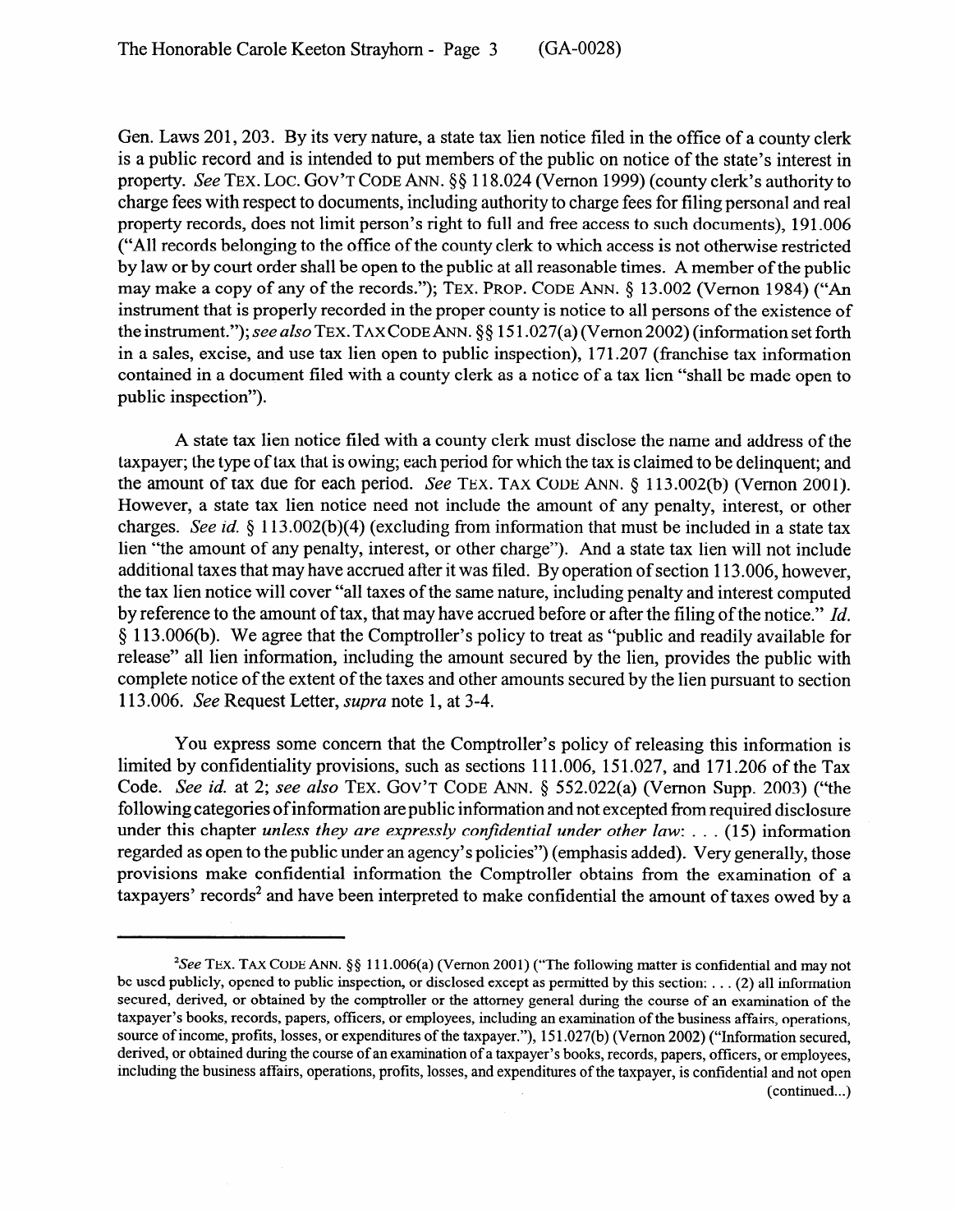taxpayer. *See, e.g., A & TConsultants, Inc.* v. *Sharp,* 904 S.W.2d 668,680 (Tex. 1995) (holding that the amounts of assessed tax deficiencies, refunds, or credits are derived from taxpayer-furnished information and thus are confidential under section 111.006 of the Tax Code, and concluding that the Comptroller was required under Public Information Act to disclose that audits resulted in a deficiency assessment or refund warrant, but not to disclose the amounts of an assessment or refund). Section 171.206 of the Tax Code, which makes confidential information obtained from a corporation on which a franchise tax is imposed, see TEX. TAX CODE ANN. § 171.206 (Vernon 2002), is expressly modified by section 171.207, which provides that information contained in a document filed under chapter 171 with a county clerk as a notice of a tax lien is not confidential and "shall be made open to public inspection," *id.* § 171.207. See also *id.* § 151.027(a) ("Information in or derived from a record, report, or other instrument required to be furnished under this chapter [regarding collection of sales, excise, and use taxes] is confidential and not open to public inspection, except for information set forth in a lien filed under this title . . . ."). No provision, however, expressly addresses the information about which you ask, information about the current liability secured by a tax lien that may not be contained in the state tax lien notice but is necessary to evaluate the scope of the lien. Nor is there a judicial or attorney general opinion on the subject.

We conclude that the confidentiality provisions do not apply to information that discloses the extent of the tax liability secured by a tax lien, because the statutory lien provisions except it from the scope of the confidentiality provisions. The purpose of state tax liens is to secure amounts owed to the state and to disclose to the public the state's interest in property. See authorities cited supra pp. 2-3. A state tax lien notice, which must include the name and address of the taxpayer and the amount of tax due, see TEX. TAX CODE ANN.  $\S$  113.002(b)(1), (4) (Vernon 2001), is public information. See authorities cited *supra* p. 3. The legislature has also expressly provided in section 113.006 that a state tax lien notice covers additional amounts not included in the notice. See TEX. TAX CODE ANN. § 113.006(b) (Vernon 2001) ("One tax lien notice is sufficient to cover all taxes of the same nature, including penalty and interest computed by reference to the amount of tax, that may have accrued before or after the filing of the notice."). To the extent information supplements information in a state tax lien notice, which is and must be publicly available, thus informing the public of the full scope of the taxes and other amounts covered by the tax lien notice by operation of section 113.006, the Comptroller is authorized by section 113.006 to release it. See TEX. GOV'T CODE ANN.  $\S$ § 311.021 (Vernon 1998) ("In enacting a statute, it is presumed that  $\dots$  (3) a just and reasonable result is intended; (4) a result feasible of execution is intended; and (5) public interest is favored over any private interest"),  $311.023$  ("In construing a statute ... a court may consider among other matters the: (1) object sought to be attained; ... (5) consequences of a particular construction; [and] (6) administrative construction of the statute"). This authority to release information is an exception to the confidentiality provisions and those provisions do not apply to the information when it is released for this purpose.

 $2$ (...continued)

to public inspection except as provided by Subsection  $(c)$  of this section.") (sales, excise, and use taxes), 171.206 ("the following information is confidential and may not be made open to public inspection:  $\dots$  (2) information, including information about the business affairs, operations, profits, losses, or expenditures of a corporation, obtained by an examination of the books and records, officers, or employees of a corporation on which a tax is imposed by this chapter") (franchise taxes).